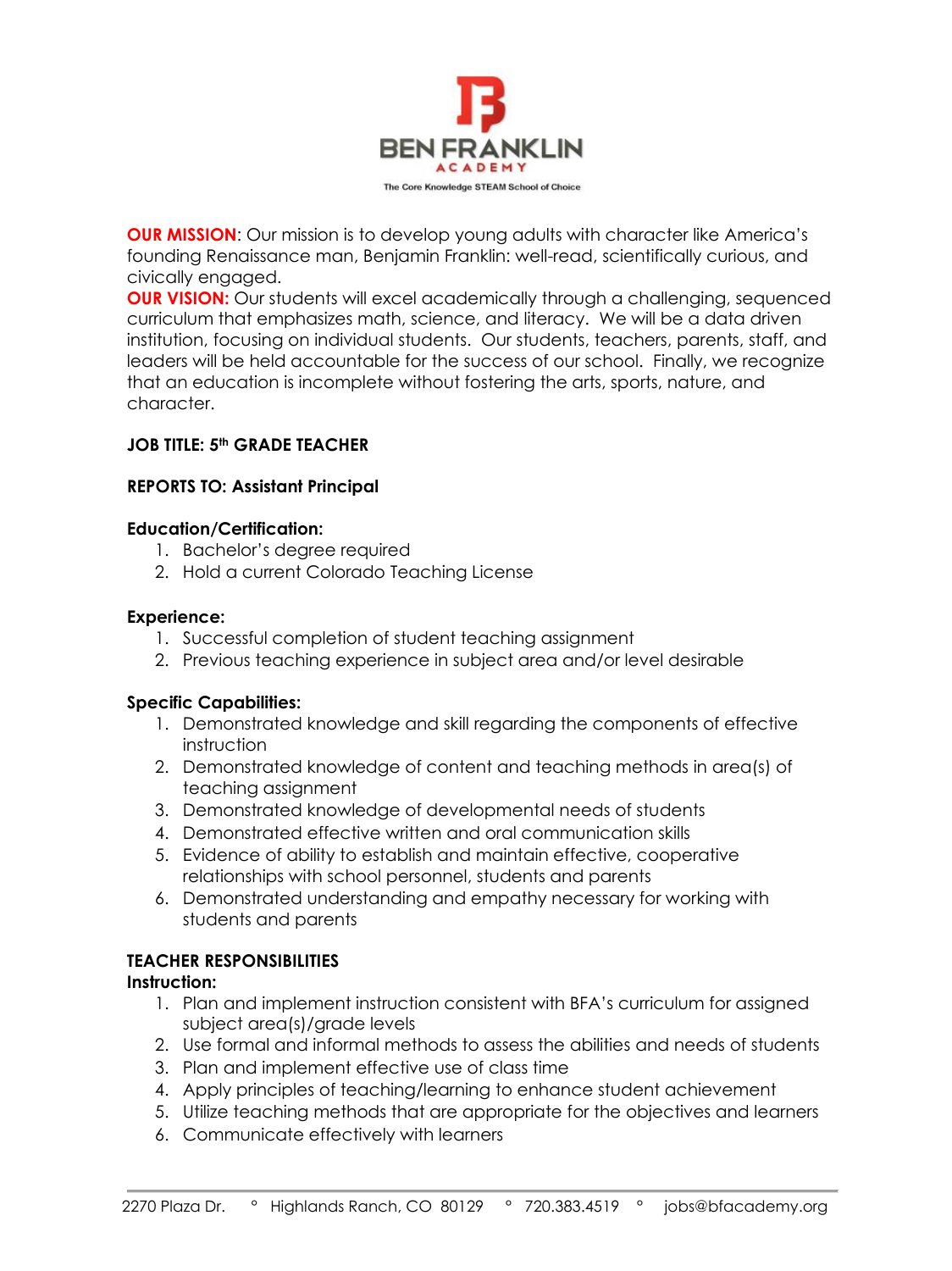- 7. Provide for and maintain student involvement during instruction
- 8. Promotes a smooth transition from one learning activity to another
- 9. Use the evaluation of student outcomes to measure the effectiveness of instruction
- 10. Communicate student progress to student and parent/guardian
- 11. Begins class promptly and continues with instruction until the end of the instructional period
- 12. Uses assessment data results to differentiate instruction in order to increase student achievement

#### **Learning Environment and Management**

- 1. Maintain necessary student records
- 2. Attend to tasks in an effective and organized manner
- 3. Establish and maintain clear expectations for appropriate behavior
- 4. Encourage students in participation and performance
- 5. Is respectful and supportive of students
- 6. Maintain a positive attitude with students
- 7. Consistently enforces the dress code and code of conduct

#### **Professional Responsibilities**

- 1. Participate in professional growth opportunities
- 2. Recognize problems and actively contribute to their resolution
- 3. Collaborate with others to fulfill school goals
- 4. Demonstrate concern for students' health and safety
- 5. Maintain effective communication with parents
- 6. Follow the staff handbook guidelines and supports all BFA policies and procedures
- 7. Dress in a professional manner
- 8. Display a positive attitude

#### **General**

- 1. Accept and fulfill assigned responsibilities and duties in a prompt and efficient manner
- 2. Follow Board of Education policies, building procedures, and any other rules, regulations or procedures that may be established by the central or building administration
- 3. Provide an environment that promotes the 13 virtues of Franklin which are:
	- i) *Temperance*  Control is the key to improvement. Keep your words, actions, and temper in control.
	- ii) *Silence*  There is a time and place to speak up and a time to listen. You learn more by listening than speaking.
	- iii) *Order All things have their place. Keep your work area in order; keep your* day in order.
	- iv) *Resolution* Keep your word. When you have a task, get it done. Turn in your homework on time and be prepared.
	- v) *Frugality*  Be frugal. Do not waste the school's resources. Respect what you have been given. Reduce, reuse, recycle.
	- vi) *Industry*  Keep on task. There is a time for work and a time for play do both with a good attitude.